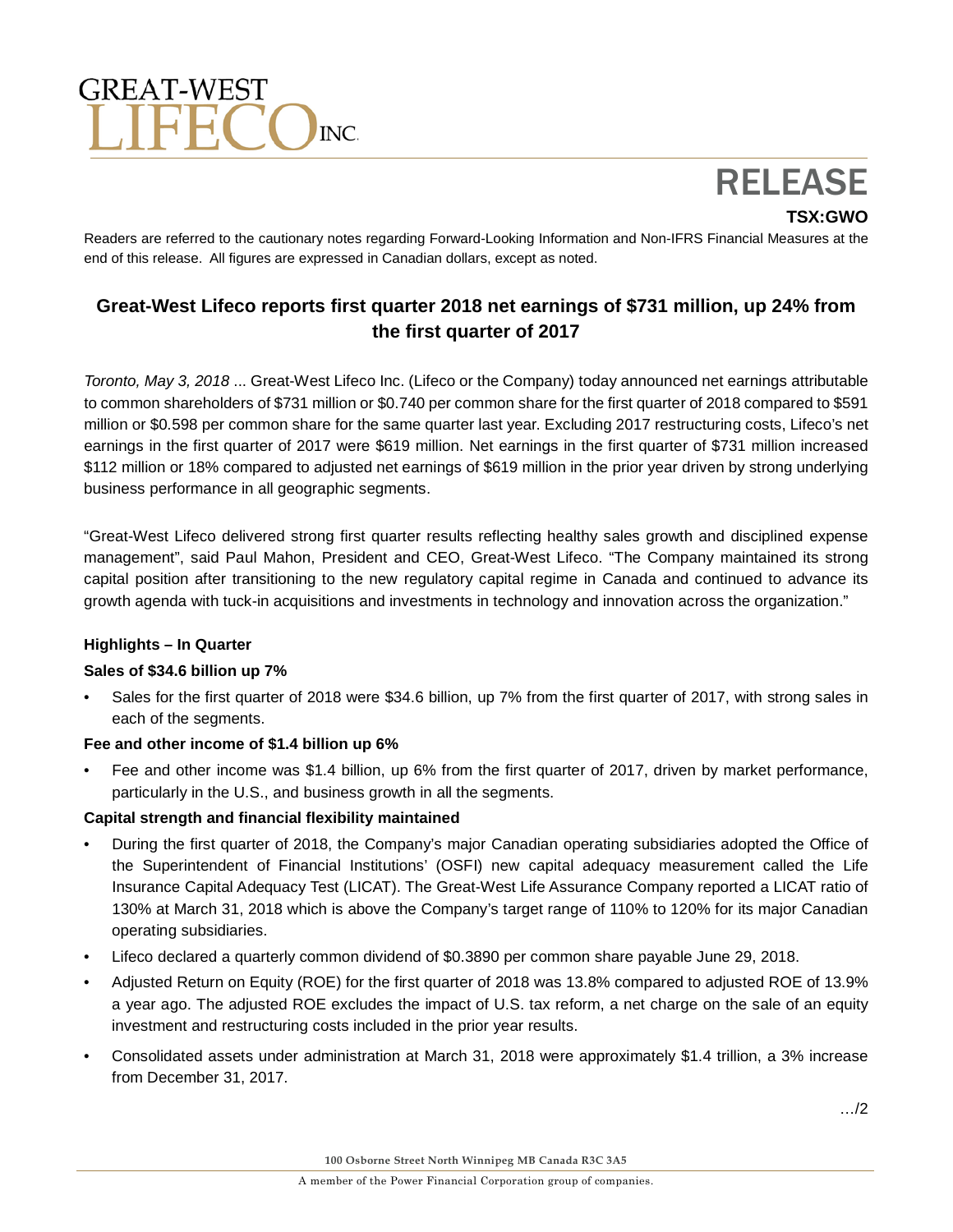## **Completed offering of \$500 million of debentures and redeemed \$200 million debentures**

- On February 28, 2018, the Company issued \$500 million of debentures maturing February 28, 2028. The debentures were issued at par with an annual interest rate of 3.337% payable semi-annually.
- The Company redeemed its 6.14% \$200 million debenture notes at their principal amount together with accrued interest upon their maturity on March 21, 2018.

#### **\$500 million subordinated debt redemption announced**

• On April 26, 2018, Great-West Lifeco Finance (Delaware) LP II, a subsidiary of the Company, announced its intention to redeem all \$500 million principal amount of its 7.127% subordinated debentures due June 26, 2068 on June 26, 2018 at a redemption price equal to 100% of the principal amount of the debentures, plus any accrued interest up to but excluding the redemption date.

#### SEGMENTED OPERATING RESULTS

For reporting purposes, Lifeco's consolidated operating results are grouped into four reportable segments - Canada, United States, Europe and Lifeco Corporate - reflecting geographic lines as well as the management and corporate structure of the companies. For more information, please refer to the Company's 2018 first quarter Management's Discussion and Analysis (MD&A).

#### CANADA

- **Q1 Canada segment net earnings up 24%** Net earnings attributable to common shareholders for the first quarter of 2018 were \$316 million compared to \$255 million in the first quarter of 2017, an increase of 24%, reflecting expense reductions driven by the transformation program and strong Group Customer results.
- **Canada advances business transformation**  The Canadian operations made progress on the previously announced targeted annual expense reductions of \$200 million pre-tax. As of March 31, 2018, the Company has achieved approximately \$137 million pre-tax in annualized expense reductions; approximately \$103 million related to the common shareholders' account and \$34 million related to the participating accounts.
- **Acquisition of EverWest Real Estate Partners (EverWest) completed** On February 2, 2018, the Company, through its wholly-owned subsidiary GWL Realty Advisors, acquired the business of EverWest, a U.S. based real estate advisor. While the revenue and net earnings from EverWest are not material, \$2.1 billion of real estate assets have been added to the Canada segment assets under administration portfolio. The acquisition provides both scale and organic growth opportunities to the Company.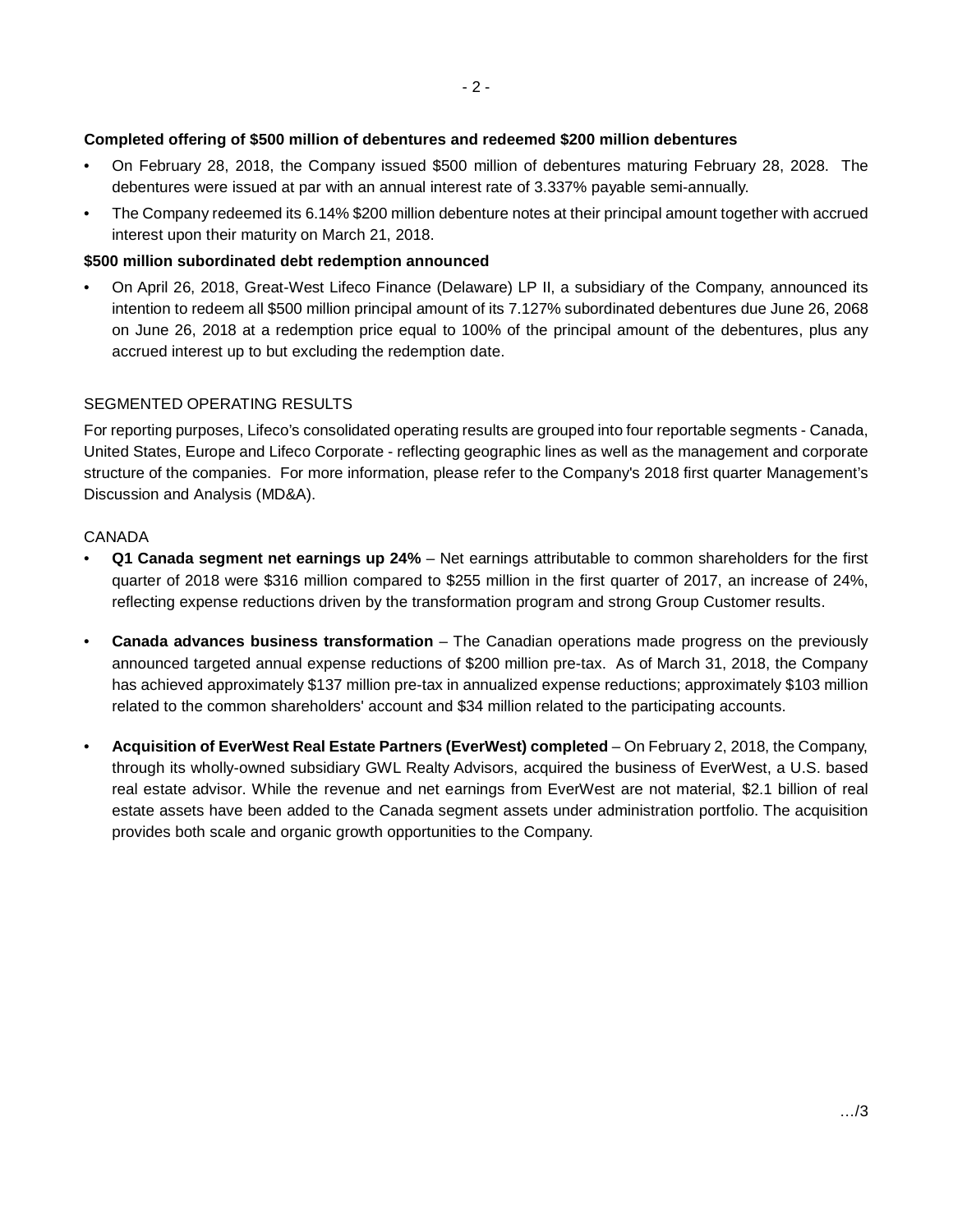#### UNITED STATES

- **Q1 U.S. segment net earnings up 18%** Net earnings attributable to common shareholders for the first quarter of 2018 were US\$59 million, up 18%, compared to adjusted net earnings of US\$50 million in the first quarter of 2017, primarily due to continued growth at Empower Retirement and the benefit of a lower U.S. corporate tax rate.
- **Fee and other income up 6%** Fee and other income for the three months ended March 31, 2018 was US\$500 million compared to US\$470 million for the same quarter last year, an increase of 6%, due to growth in Empower Retirement participants and assets as well as higher investment management fees driven by higher average assets under management.
- **Putnam average assets up 10%** Putnam average assets under management for the three months ended March 31, 2018 were US\$173.6 billion compared to US\$157.4 billion for the same quarter last year, an increase of 10%, primarily due to the cumulative impact of positive markets over the twelve month period. Putnam ending assets under management at March 31, 2018 were US\$169.5 billion.
- **Putnam in top ten of Barron's Annual Best Fund Families ranking** In Barron's Annual Best Fund Families rankings of 2017, Putnam ranked in the top ten for the one-year, five-year and ten-year time periods as follows:
	- o Seventh (out of 58) for one-year
	- o Seventh (out of 53) for five-years
	- o Ninth (out of 49) for ten-years

#### EUROPE

- **Q1 Europe segment net earnings up 12%** Net earnings attributable to common shareholders for the first quarter of 2018 were \$344 million, up 12%, compared to adjusted net earnings of \$306 million in the first quarter of 2017, primarily driven by strong results in the U.K. payout annuity business.
- **Acquisition of the U.K. financial services provider Retirement Advantage completed –** On January 2, 2018, the Company, through its wholly-owned subsidiary The Canada Life Group (U.K.) Limited, completed the acquisition of U.K. financial services provider Retirement Advantage. Retirement Advantage has over 32,000 pension and equity release customers and more than £2.1 billion of assets under management including a block of in-force annuities, with liabilities and supporting assets of approximately £1.5 billion (as of March 31, 2018).
- **Acquisition of strategic holding in financial consultancy Invesco Limited (Ireland) announced –** On April 20, 2018, the Company announced that its wholly-owned subsidiary, Irish Life Group Limited, has reached an agreement to acquire a strategic holding in Invesco Ltd (Ireland), Ireland's largest Irish-owned independent financial consultancy firm. Invesco specializes in employee benefit consultancy and private wealth management and has €4.8 billion in assets under administration. The acquisition is subject to regulatory approval and customary closing conditions, and is expected to be completed in the third quarter of 2018.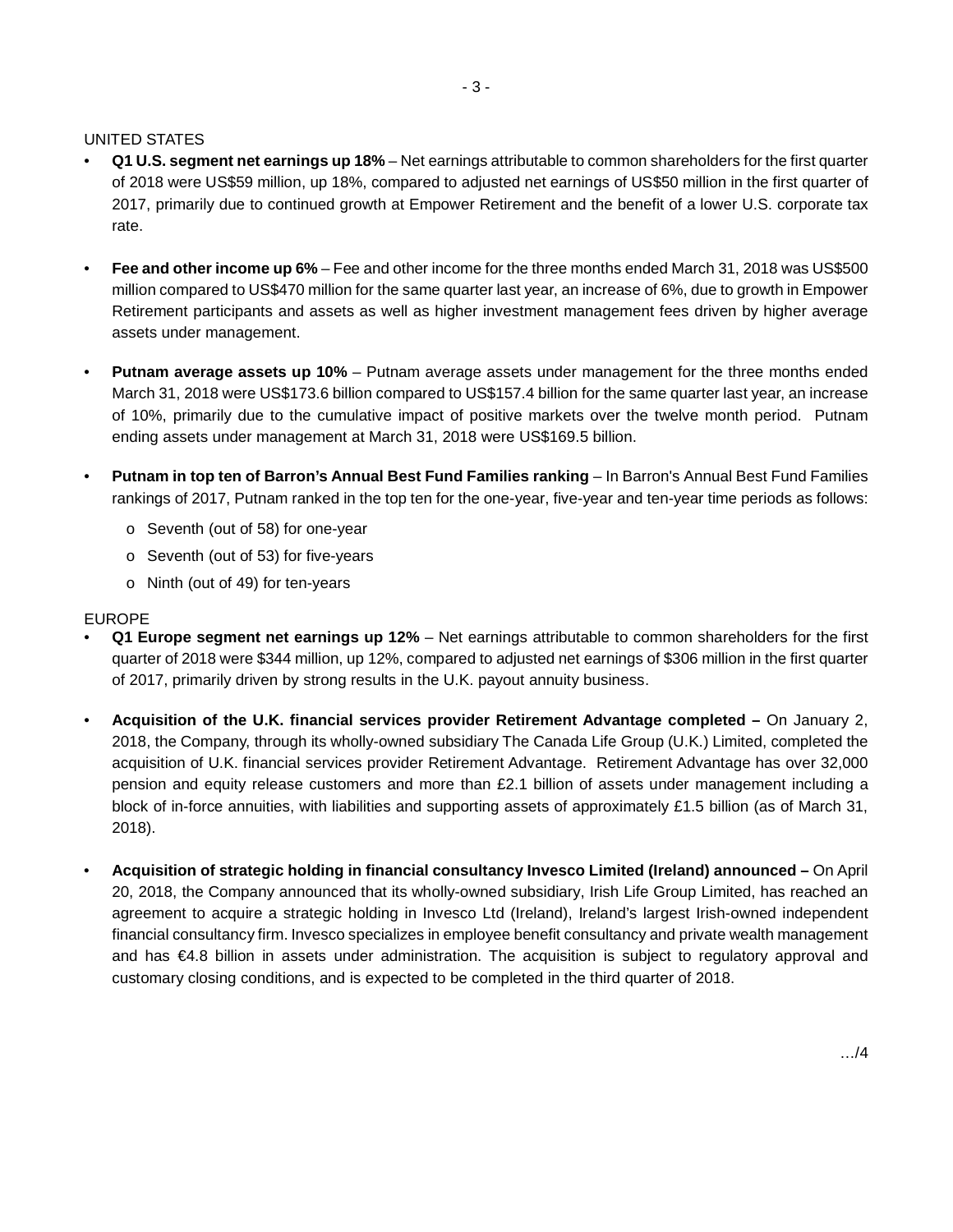## QUARTERLY DIVIDENDS

At its meeting today, the Board of Directors approved a quarterly dividend of \$0.3890 per share on the common shares of Lifeco payable June 29, 2018 to shareholders of record at the close of business June 1, 2018.

| <b>First Preferred Shares</b> | <b>Record Date</b> | <b>Payment Date</b> | Amount, per share |
|-------------------------------|--------------------|---------------------|-------------------|
| Series F                      | June 1, 2018       | June 29, 2018       | \$0.36875         |
| Series G                      | June 1, 2018       | June 29, 2018       | \$0.3250          |
| Series H                      | June 1, 2018       | June 29, 2018       | \$0.30313         |
| Series I                      | June 1, 2018       | June 29, 2018       | \$0.28125         |
| Series L                      | June 1, 2018       | June 29, 2018       | \$0.353125        |
| Series M                      | June 1, 2018       | June 29, 2018       | \$0.3625          |
| Series <sub>N</sub>           | June 1, 2018       | June 29, 2018       | \$0.1360          |
| Series O                      | June 1, 2018       | June 29, 2018       | \$0.154015        |
| Series P                      | June 1, 2018       | June 29, 2018       | \$0.3375          |
| Series Q                      | June 1, 2018       | June 29, 2018       | \$0.321875        |
| Series R                      | June 1, 2018       | June 29, 2018       | \$0.3000          |
| Series S                      | June 1, 2018       | June 29, 2018       | \$0.328125        |
| Series T                      | June 1, 2018       | June 29, 2018       | \$0.321875        |

In addition, the Directors approved quarterly dividends on Lifeco's preferred shares, as follows:

For purposes of the Income Tax Act (Canada), and any similar provincial legislation, the dividends referred to above are eligible dividends.

Selected financial information is attached.

## GREAT-WEST LIFECO

Great-West Lifeco Inc. (TSX:GWO) is an international financial services holding company with interests in life insurance, health insurance, retirement and investment services, asset management and reinsurance businesses.

Lifeco has operations in Canada, the United States and Europe through The Great-West Life Assurance Company (Great-West Life) and its operating subsidiaries, London Life Insurance Company (London Life) and The Canada Life Assurance Company (Canada Life); Great-West Life & Annuity Insurance Company (Great-West Financial) and Putnam Investments, LLC (Putnam). Lifeco and its companies have approximately \$1.4 trillion in consolidated assets under administration and are members of the Power Financial Corporation group of companies. To learn more, visit [www.greatwestlifeco.com.](http://www.greatwestlifeco.com/008/index.htm)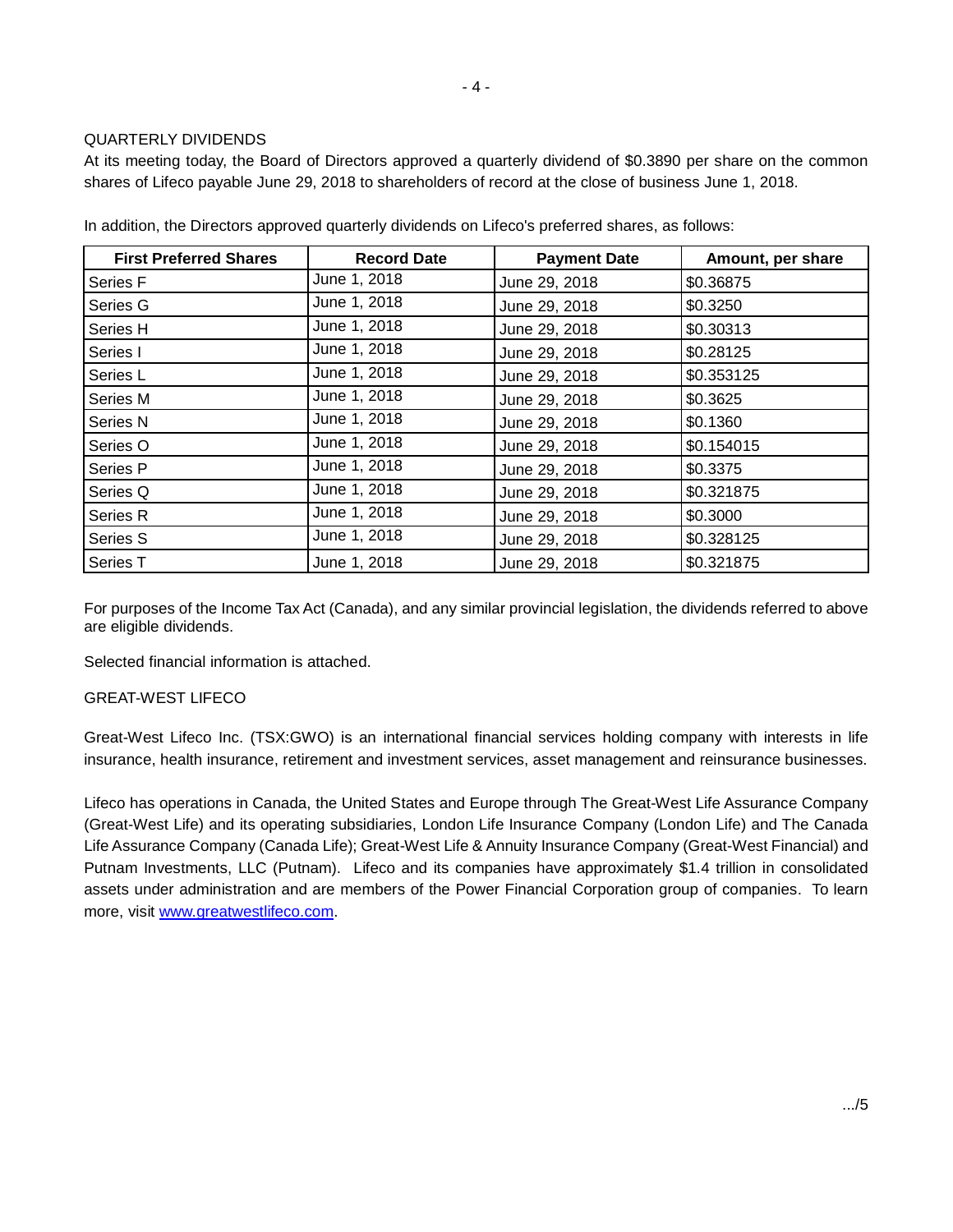#### *Basis of presentation*

The consolidated financial statements of Lifeco have been prepared in accordance with International Financial Reporting Standards (IFRS) and are the basis for the figures presented in this release, unless otherwise noted.

#### *Cautionary note regarding Forward-Looking Information*

This release may contain forward-looking statements. Forward-looking statements include statements that are predictive in nature, depend upon or refer to future events or conditions, or include words such as "expects", "anticipates", "intends", "plans", "believes", "estimates" and other similar expressions or negative versions thereof. These statements may include, without limitation, statements about the Company's operations, business, financial condition, expected financial performance (including revenues, earnings or growth rates), ongoing business strategies or prospects, and possible future actions by the Company, including statements made with respect to the expected benefits of acquisitions and divestitures. Forward-looking statements are based on expectations, forecasts, estimates, predictions, projections and conclusions about future events that were current at the time of the statements and are inherently subject to, among other things, risks, uncertainties and assumptions about the Company, economic factors and the financial services industry generally, including the insurance and mutual fund industries. They are not guarantees of future performance, and the reader is cautioned that actual events and results could differ materially from those expressed or implied by forward-looking statements. Material factors and assumptions that were applied in formulating the forward-looking information contained herein include the assumption that the business and economic conditions affecting the Company's operations will continue substantially in their current state, including, without limitation, with respect to customer behaviour, the Company's reputation, market prices for products provided, sales levels, premium income, fee income, expense levels, mortality experience, morbidity experience, policy lapse rates, reinsurance arrangements, liquidity requirements, capital requirements, credit ratings, taxes, inflation, interest and foreign exchange rates, investment values, hedging activities, global equity and capital markets, business competition and other general economic, political and market factors in North America and internationally. Many of these assumptions are based on factors and events that are not within the control of the Company and there is no assurance that they will prove to be correct. Other important factors and assumptions that could cause actual results to differ materially from those contained in forward-looking statements include customer responses to new products, impairments of goodwill and other intangible assets, the Company's ability to execute strategic plans and changes to strategic plans, technological changes, breaches or failure of information systems and security (including cyber attacks), payments required under investment products, changes in local and international laws and regulations, changes in accounting policies and the effect of applying future accounting policy changes, unexpected judicial or regulatory proceedings, catastrophic events, continuity and availability of personnel and third party service providers, the Company's ability to complete strategic transactions and integrate acquisitions and unplanned material changes to the Company's facilities, customer and employee relations or credit arrangements. The reader is cautioned that the foregoing list of assumptions and factors is not exhaustive, and there may be other factors listed in other filings with securities regulators, including factors set out in the Company's 2017 Annual MD&A under "Risk Management and Control Practices" and "Summary of Critical Accounting Estimates", which, along with other filings, is available for review at www.sedar.com. The reader is also cautioned to consider these and other factors, uncertainties and potential events carefully and not to place undue reliance on forward-looking statements. Other than as specifically required by applicable law, the Company does not intend to update any forward-looking statements whether as a result of new information, future events or otherwise.

…/6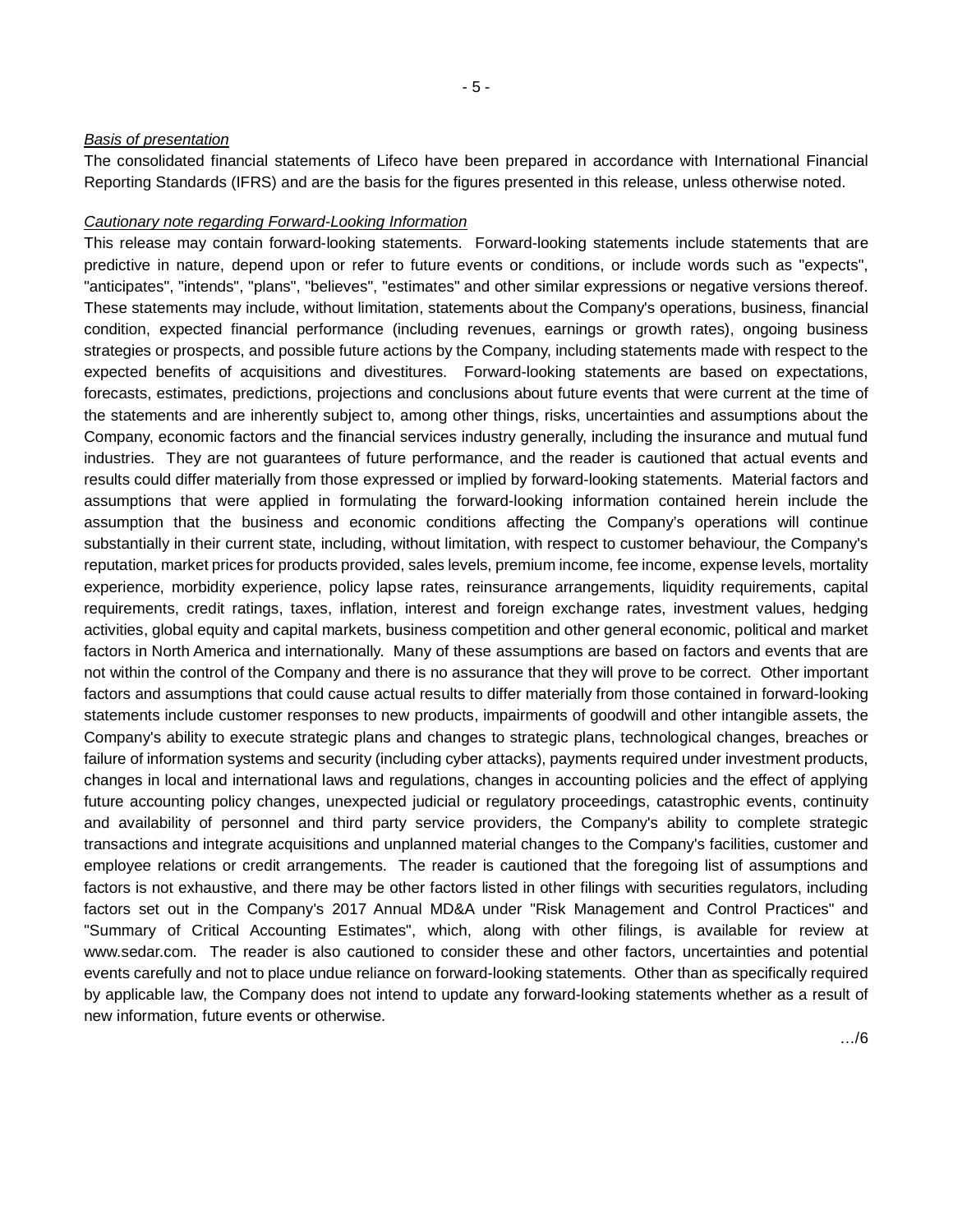#### *Cautionary note regarding Non-IFRS Financial Measures*

This release contains some non-IFRS financial measures. Terms by which non-IFRS financial measures are identified include, but are not limited to, "operating earnings", "adjusted net earnings", "constant currency basis", "premiums and deposits", "sales", "assets under management", "assets under administration" and other similar expressions. Non-IFRS financial measures are used to provide management and investors with additional measures of performance to help assess results where no comparable IFRS measure exists. However, non-IFRS financial measures do not have standard meanings prescribed by IFRS and are not directly comparable to similar measures used by other companies. Refer to the appropriate reconciliations of these non-IFRS financial measures to measures prescribed by IFRS.

# *First Quarter Conference Call*

Lifeco's first quarter conference call and audio webcast will be held May 3, 2018 at 3:30p.m. (ET). The call and webcast can be accessed through [www.greatwestlifeco.com](http://www.greatwestlifeco.com/008/index.htm) or by phone at:

- Participants in the Toronto area: 416-340-2218
- Participants from North America: 1-866-225-0198
- For International participants: Look up the dial-in information for your location at: <https://www.confsolutions.ca/ILT?oss=1P49R8662250198>

A replay of the call will be available from May 3, 2018 to May 10, 2018, and can be accessed by calling 1-800- 408-3053 or 905-694-9451 in Toronto (passcode: 2153504#). The archived webcast will be available on [www.greatwestlifeco.com](http://www.greatwestlifeco.com/008/index.htm) from May 3, 2018 to May 2, 2019.

Additional information relating to Lifeco, including the most recent interim unaudited consolidated financial statements, interim Management's Discussion and Analysis (MD&A) and CEO/CFO certification will be filed on SEDAR at [www.sedar.com.](http://www.sedar.com/)

For more information:

**Media Relations Contact: Investor Relations Contact:** Tim Oracheski Deirdre Neary 204-946-8961 416-552-3208

Email: media.relations@gwl.ca Email: deirdre.neary@gwl.ca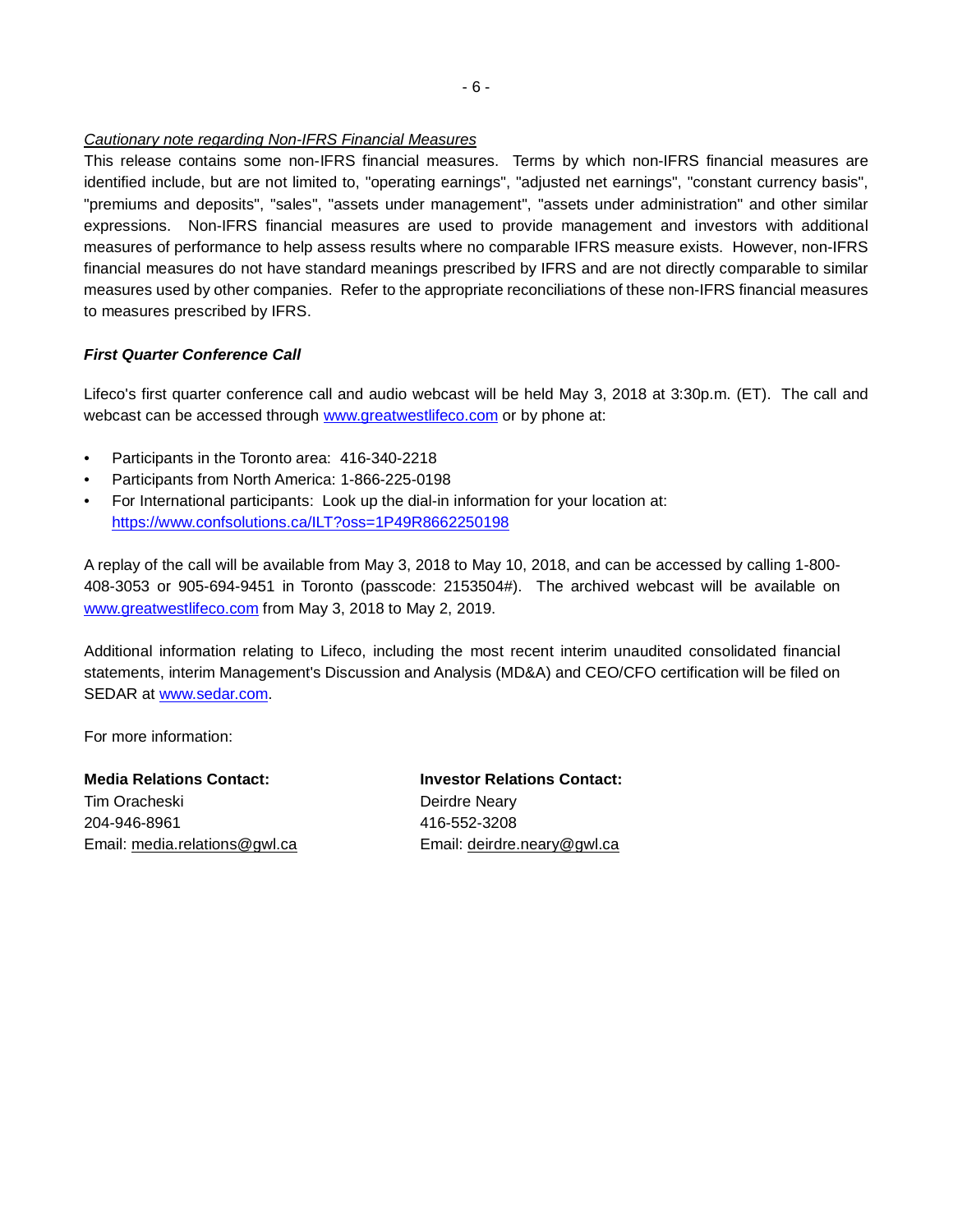

# **FINANCIAL HIGHLIGHTS** *(unaudited)*

*(in Canadian \$ millions except per share amounts)*

| March 31<br>December 31<br>March 31<br>2018<br>2017<br>2017<br><b>Premiums and deposits:</b><br>Net premium income (Life insurance, guaranteed annuities and insured health<br>\$<br>8,174<br>9,354<br>- \$<br>8,494<br>\$<br>products)<br>Policyholder deposits (segregated funds):<br>Individual products<br>3,988<br>5,357<br>3.897<br>Group products<br>2,422<br>2.009<br>2,185<br>Self-funded premium equivalents (Administrative services only contracts) <sup>(1)</sup><br>748<br>720<br>716<br>Proprietary mutual funds and institutional deposits <sup>(1)</sup><br>17,794<br>17,386<br>16,065<br>Total premiums and deposits <sup>(1)(6)</sup><br>33,126<br>32,645<br>33,538<br>Fee and other income <sup>(6)</sup><br>1,433<br>1,439<br>1,348<br>Net policyholder benefits, dividends and experience refunds<br>7,829<br>8,543<br>7,618<br><b>Earnings</b><br>\$<br>Net earnings - common shareholders<br>731<br>\$<br>392<br>\$<br>591<br>Adjustments <sup>(7)</sup><br>342<br>28<br>Adjusted net earnings - common shareholders <sup>(7)</sup><br>731<br>734<br>619<br>Per common share<br>0.740<br>0.397<br>0.598<br>Basic earnings<br>Adjusted basic earnings <sup>(7)</sup><br>0.740<br>0.742<br>0.627<br>Dividends paid<br>0.389<br>0.367<br>0.367<br>Book value<br>21.01<br>19.99<br>20.11<br>Return on common shareholders' equity <sup>(2)</sup><br>11.4%<br>10.9%<br>Net earnings<br>Adjusted net earnings <sup>(7)</sup><br>13.8%<br>13.4%<br>Total assets <sup>(5)</sup><br>\$<br>\$<br>\$<br>405.406<br>432.651<br>419,838<br>Proprietary mutual funds and institutional net assets $^{(3)}$<br>285,843<br>278,954<br>270,121<br>Total assets under management <sup>(3)</sup><br>718,494<br>698.792<br>675,527<br>Other assets under administration <sup>(4)</sup><br>673,597<br>651,121<br>620,064<br>Total assets under administration<br>1,392,091<br>1,349,913<br>\$<br>1,295,591<br>\$<br>\$<br>\$<br>\$<br>26,435<br>25,536<br>S<br>25,372<br><b>Total equity</b> | As at or for the three months ended |  |  |  |  |       |
|-------------------------------------------------------------------------------------------------------------------------------------------------------------------------------------------------------------------------------------------------------------------------------------------------------------------------------------------------------------------------------------------------------------------------------------------------------------------------------------------------------------------------------------------------------------------------------------------------------------------------------------------------------------------------------------------------------------------------------------------------------------------------------------------------------------------------------------------------------------------------------------------------------------------------------------------------------------------------------------------------------------------------------------------------------------------------------------------------------------------------------------------------------------------------------------------------------------------------------------------------------------------------------------------------------------------------------------------------------------------------------------------------------------------------------------------------------------------------------------------------------------------------------------------------------------------------------------------------------------------------------------------------------------------------------------------------------------------------------------------------------------------------------------------------------------------------------------------------------------------------------------------------------------------------------------------------------------------------------------------------|-------------------------------------|--|--|--|--|-------|
|                                                                                                                                                                                                                                                                                                                                                                                                                                                                                                                                                                                                                                                                                                                                                                                                                                                                                                                                                                                                                                                                                                                                                                                                                                                                                                                                                                                                                                                                                                                                                                                                                                                                                                                                                                                                                                                                                                                                                                                                 |                                     |  |  |  |  |       |
|                                                                                                                                                                                                                                                                                                                                                                                                                                                                                                                                                                                                                                                                                                                                                                                                                                                                                                                                                                                                                                                                                                                                                                                                                                                                                                                                                                                                                                                                                                                                                                                                                                                                                                                                                                                                                                                                                                                                                                                                 |                                     |  |  |  |  |       |
|                                                                                                                                                                                                                                                                                                                                                                                                                                                                                                                                                                                                                                                                                                                                                                                                                                                                                                                                                                                                                                                                                                                                                                                                                                                                                                                                                                                                                                                                                                                                                                                                                                                                                                                                                                                                                                                                                                                                                                                                 |                                     |  |  |  |  |       |
|                                                                                                                                                                                                                                                                                                                                                                                                                                                                                                                                                                                                                                                                                                                                                                                                                                                                                                                                                                                                                                                                                                                                                                                                                                                                                                                                                                                                                                                                                                                                                                                                                                                                                                                                                                                                                                                                                                                                                                                                 |                                     |  |  |  |  |       |
|                                                                                                                                                                                                                                                                                                                                                                                                                                                                                                                                                                                                                                                                                                                                                                                                                                                                                                                                                                                                                                                                                                                                                                                                                                                                                                                                                                                                                                                                                                                                                                                                                                                                                                                                                                                                                                                                                                                                                                                                 |                                     |  |  |  |  |       |
|                                                                                                                                                                                                                                                                                                                                                                                                                                                                                                                                                                                                                                                                                                                                                                                                                                                                                                                                                                                                                                                                                                                                                                                                                                                                                                                                                                                                                                                                                                                                                                                                                                                                                                                                                                                                                                                                                                                                                                                                 |                                     |  |  |  |  |       |
|                                                                                                                                                                                                                                                                                                                                                                                                                                                                                                                                                                                                                                                                                                                                                                                                                                                                                                                                                                                                                                                                                                                                                                                                                                                                                                                                                                                                                                                                                                                                                                                                                                                                                                                                                                                                                                                                                                                                                                                                 |                                     |  |  |  |  |       |
|                                                                                                                                                                                                                                                                                                                                                                                                                                                                                                                                                                                                                                                                                                                                                                                                                                                                                                                                                                                                                                                                                                                                                                                                                                                                                                                                                                                                                                                                                                                                                                                                                                                                                                                                                                                                                                                                                                                                                                                                 |                                     |  |  |  |  |       |
|                                                                                                                                                                                                                                                                                                                                                                                                                                                                                                                                                                                                                                                                                                                                                                                                                                                                                                                                                                                                                                                                                                                                                                                                                                                                                                                                                                                                                                                                                                                                                                                                                                                                                                                                                                                                                                                                                                                                                                                                 |                                     |  |  |  |  |       |
|                                                                                                                                                                                                                                                                                                                                                                                                                                                                                                                                                                                                                                                                                                                                                                                                                                                                                                                                                                                                                                                                                                                                                                                                                                                                                                                                                                                                                                                                                                                                                                                                                                                                                                                                                                                                                                                                                                                                                                                                 |                                     |  |  |  |  |       |
|                                                                                                                                                                                                                                                                                                                                                                                                                                                                                                                                                                                                                                                                                                                                                                                                                                                                                                                                                                                                                                                                                                                                                                                                                                                                                                                                                                                                                                                                                                                                                                                                                                                                                                                                                                                                                                                                                                                                                                                                 |                                     |  |  |  |  |       |
|                                                                                                                                                                                                                                                                                                                                                                                                                                                                                                                                                                                                                                                                                                                                                                                                                                                                                                                                                                                                                                                                                                                                                                                                                                                                                                                                                                                                                                                                                                                                                                                                                                                                                                                                                                                                                                                                                                                                                                                                 |                                     |  |  |  |  |       |
|                                                                                                                                                                                                                                                                                                                                                                                                                                                                                                                                                                                                                                                                                                                                                                                                                                                                                                                                                                                                                                                                                                                                                                                                                                                                                                                                                                                                                                                                                                                                                                                                                                                                                                                                                                                                                                                                                                                                                                                                 |                                     |  |  |  |  |       |
|                                                                                                                                                                                                                                                                                                                                                                                                                                                                                                                                                                                                                                                                                                                                                                                                                                                                                                                                                                                                                                                                                                                                                                                                                                                                                                                                                                                                                                                                                                                                                                                                                                                                                                                                                                                                                                                                                                                                                                                                 |                                     |  |  |  |  |       |
|                                                                                                                                                                                                                                                                                                                                                                                                                                                                                                                                                                                                                                                                                                                                                                                                                                                                                                                                                                                                                                                                                                                                                                                                                                                                                                                                                                                                                                                                                                                                                                                                                                                                                                                                                                                                                                                                                                                                                                                                 |                                     |  |  |  |  |       |
|                                                                                                                                                                                                                                                                                                                                                                                                                                                                                                                                                                                                                                                                                                                                                                                                                                                                                                                                                                                                                                                                                                                                                                                                                                                                                                                                                                                                                                                                                                                                                                                                                                                                                                                                                                                                                                                                                                                                                                                                 |                                     |  |  |  |  |       |
|                                                                                                                                                                                                                                                                                                                                                                                                                                                                                                                                                                                                                                                                                                                                                                                                                                                                                                                                                                                                                                                                                                                                                                                                                                                                                                                                                                                                                                                                                                                                                                                                                                                                                                                                                                                                                                                                                                                                                                                                 |                                     |  |  |  |  |       |
|                                                                                                                                                                                                                                                                                                                                                                                                                                                                                                                                                                                                                                                                                                                                                                                                                                                                                                                                                                                                                                                                                                                                                                                                                                                                                                                                                                                                                                                                                                                                                                                                                                                                                                                                                                                                                                                                                                                                                                                                 |                                     |  |  |  |  |       |
|                                                                                                                                                                                                                                                                                                                                                                                                                                                                                                                                                                                                                                                                                                                                                                                                                                                                                                                                                                                                                                                                                                                                                                                                                                                                                                                                                                                                                                                                                                                                                                                                                                                                                                                                                                                                                                                                                                                                                                                                 |                                     |  |  |  |  |       |
|                                                                                                                                                                                                                                                                                                                                                                                                                                                                                                                                                                                                                                                                                                                                                                                                                                                                                                                                                                                                                                                                                                                                                                                                                                                                                                                                                                                                                                                                                                                                                                                                                                                                                                                                                                                                                                                                                                                                                                                                 |                                     |  |  |  |  |       |
|                                                                                                                                                                                                                                                                                                                                                                                                                                                                                                                                                                                                                                                                                                                                                                                                                                                                                                                                                                                                                                                                                                                                                                                                                                                                                                                                                                                                                                                                                                                                                                                                                                                                                                                                                                                                                                                                                                                                                                                                 |                                     |  |  |  |  |       |
|                                                                                                                                                                                                                                                                                                                                                                                                                                                                                                                                                                                                                                                                                                                                                                                                                                                                                                                                                                                                                                                                                                                                                                                                                                                                                                                                                                                                                                                                                                                                                                                                                                                                                                                                                                                                                                                                                                                                                                                                 |                                     |  |  |  |  | 13.6% |
|                                                                                                                                                                                                                                                                                                                                                                                                                                                                                                                                                                                                                                                                                                                                                                                                                                                                                                                                                                                                                                                                                                                                                                                                                                                                                                                                                                                                                                                                                                                                                                                                                                                                                                                                                                                                                                                                                                                                                                                                 |                                     |  |  |  |  | 13.9% |
|                                                                                                                                                                                                                                                                                                                                                                                                                                                                                                                                                                                                                                                                                                                                                                                                                                                                                                                                                                                                                                                                                                                                                                                                                                                                                                                                                                                                                                                                                                                                                                                                                                                                                                                                                                                                                                                                                                                                                                                                 |                                     |  |  |  |  |       |
|                                                                                                                                                                                                                                                                                                                                                                                                                                                                                                                                                                                                                                                                                                                                                                                                                                                                                                                                                                                                                                                                                                                                                                                                                                                                                                                                                                                                                                                                                                                                                                                                                                                                                                                                                                                                                                                                                                                                                                                                 |                                     |  |  |  |  |       |
|                                                                                                                                                                                                                                                                                                                                                                                                                                                                                                                                                                                                                                                                                                                                                                                                                                                                                                                                                                                                                                                                                                                                                                                                                                                                                                                                                                                                                                                                                                                                                                                                                                                                                                                                                                                                                                                                                                                                                                                                 |                                     |  |  |  |  |       |
|                                                                                                                                                                                                                                                                                                                                                                                                                                                                                                                                                                                                                                                                                                                                                                                                                                                                                                                                                                                                                                                                                                                                                                                                                                                                                                                                                                                                                                                                                                                                                                                                                                                                                                                                                                                                                                                                                                                                                                                                 |                                     |  |  |  |  |       |
|                                                                                                                                                                                                                                                                                                                                                                                                                                                                                                                                                                                                                                                                                                                                                                                                                                                                                                                                                                                                                                                                                                                                                                                                                                                                                                                                                                                                                                                                                                                                                                                                                                                                                                                                                                                                                                                                                                                                                                                                 |                                     |  |  |  |  |       |
|                                                                                                                                                                                                                                                                                                                                                                                                                                                                                                                                                                                                                                                                                                                                                                                                                                                                                                                                                                                                                                                                                                                                                                                                                                                                                                                                                                                                                                                                                                                                                                                                                                                                                                                                                                                                                                                                                                                                                                                                 |                                     |  |  |  |  |       |

 $\frac{1}{10}$  In addition to premiums and deposits reported in the financial statements, the Company includes premium equivalents on self-funded group insurance administrative services only (ASO) contracts and deposits on proprietary mutual funds and institutional accounts to calculate total premiums and deposits (a non-IFRS financial measure). This measure provides useful information as it is an indicator of top line growth.

(2) Return on common shareholders' equity is detailed within the "Capital Allocation Methodology" section of the Company's March 31, 2018 Management's Discussion and Analysis.

<sup>(3)</sup> Total assets under management (a non-IFRS financial measure) provides an indicator of the size and volume of the overall business of the Company. Services provided in respect of assets under management include the selection of investments, the provision of investment advice and discretionary portfolio management on behalf of clients. This includes internally and externally managed funds where the Company has oversight of the investment policies.

(4) Other assets under administration (a non-IFRS financial measure) includes assets where the Company only provides administration services for which the Company earns fee and other income. These assets are beneficially owned by clients and the Company does not direct the investing activities. Services provided relating to assets under administration includes recordkeeping, safekeeping, collecting investment income, settling of transactions or other administrative services. Administrative services are an important aspect of the overall business of the Company and should be considered when comparing volume, size and trends.

 $\frac{1}{2}$  Comparative figures have been reclassified as described in note 2 and note 34 to the Company's December 31, 2017 annual consolidated financial statements.<br>Comparative figures have been reclassified to spleet are (6) Comparative figures have been reclassified to reflect presentation adjustments relating to the adoption of IFRS 15, *Revenue from Contracts with Customers,* as described in the "International Financial Reporting Standards" section of the Company's March 31, 2018 Management's Discussion and Analysis and in note 2 to the Company's condensed consolidated interim unaudited financial statements for the period ended March 31, 2018.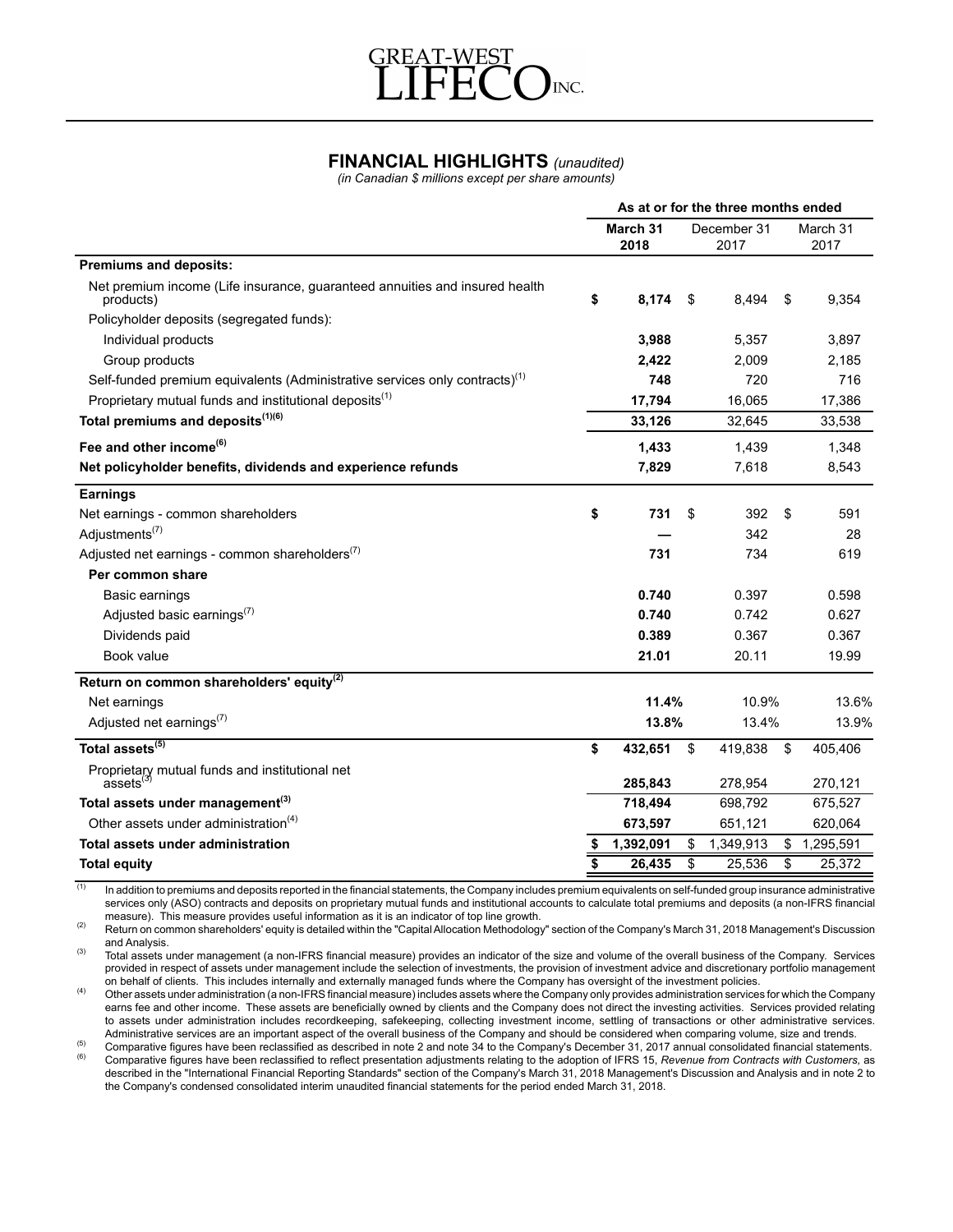

 $^{(7)}$  Adjusted net earnings attributable to common shareholders and adjusted net earnings per common share are non-IFRS measures of earnings performance. For the first quarter of 2018, adjustments were nil (the first quarter of 2017 included restructuring expenses of \$17 in the Europe segment and \$11 in the U.S. segment). The following adjustments were made in the fourth quarter of 2017:

| Fourth Quarter 2017 Adjustments:        | Canada |    | United<br><b>States</b> |     | <b>Europe</b> |      | Total |     | <b>EPS Impact</b> |       |
|-----------------------------------------|--------|----|-------------------------|-----|---------------|------|-------|-----|-------------------|-------|
| Restructuring expenses                  |        |    |                         | —   |               |      |       |     |                   | 0.004 |
| Net charge on sale of equity investment |        |    |                         | 122 |               |      |       | 122 |                   | 0.124 |
| U.S. tax reform impact                  |        | 19 |                         | 251 |               | (54) |       | 216 |                   | 0.218 |
| <b>Total Adjustments</b>                |        | 19 |                         | 373 |               | (50) |       | 342 |                   | 0.345 |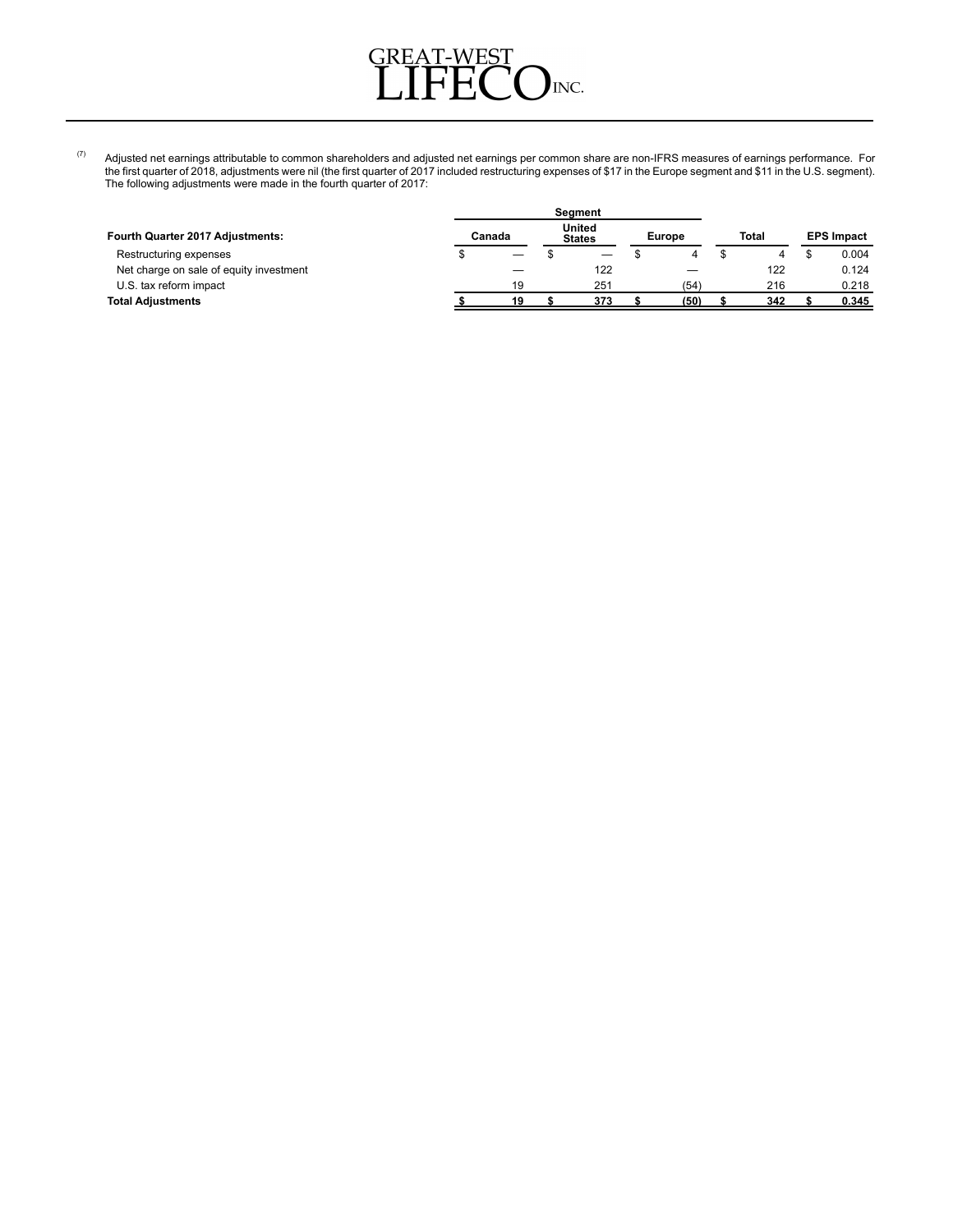

# **CONSOLIDATED STATEMENTS OF EARNINGS** *(unaudited)*

*(in Canadian \$ millions except per share amounts)*

|                                                                       | For the three months ended |            |                             |                          |  |
|-----------------------------------------------------------------------|----------------------------|------------|-----------------------------|--------------------------|--|
|                                                                       | March 31<br>2018           |            | December 31<br>$2017^{(1)}$ | March 31<br>$2017^{(1)}$ |  |
|                                                                       |                            |            |                             |                          |  |
| <b>Income</b>                                                         |                            |            |                             |                          |  |
| Premium income                                                        |                            |            |                             |                          |  |
| Gross premiums written                                                | \$                         | $9,293$ \$ | 9,672 \$                    | 10,473                   |  |
| Ceded premiums                                                        |                            | (1, 119)   | (1, 178)                    | (1, 119)                 |  |
| Total net premiums                                                    |                            | 8,174      | 8,494                       | 9,354                    |  |
| Net investment income                                                 |                            |            |                             |                          |  |
| Regular net investment income                                         |                            | 1,573      | 1,564                       | 1,469                    |  |
| Changes in fair value through profit or loss                          |                            | (1, 487)   | 1,415                       | 735                      |  |
| Total net investment income                                           |                            | 86         | 2,979                       | 2,204                    |  |
| Fee and other income                                                  |                            | 1,433      | 1,439                       | 1,348                    |  |
|                                                                       |                            | 9,693      | 12,912                      | 12,906                   |  |
| <b>Benefits and expenses</b>                                          |                            |            |                             |                          |  |
| Policyholder benefits                                                 |                            |            |                             |                          |  |
| Gross                                                                 |                            | 7,996      | 7,740                       | 8,595                    |  |
| Ceded                                                                 |                            | (625)      | (556)                       | (610)                    |  |
| Total net policyholder benefits                                       |                            | 7,371      | 7,184                       | 7,985                    |  |
| Policyholder dividends and experience refunds                         |                            | 458        | 434                         | 558                      |  |
| Changes in insurance and investment contract liabilities              |                            | (1,049)    | 2,369                       | 1,319                    |  |
| Total paid or credited to policyholders                               |                            | 6,780      | 9,987                       | 9,862                    |  |
| Commissions                                                           |                            | 594        | 646                         | 813                      |  |
| Operating and administrative expenses                                 |                            | 1,237      | 1,237                       | 1,205                    |  |
| Premium taxes                                                         |                            | 121        | 115                         | 123                      |  |
| Financing charges                                                     |                            | 71         | 74                          | 76                       |  |
| Amortization of finite life intangible assets and impairment reversal |                            | 49         | 29                          | 45                       |  |
| Restructuring expenses                                                |                            |            | 5                           | 37                       |  |
| Loss on assets held for sale                                          |                            |            | 202                         |                          |  |
| Earnings before income taxes                                          |                            | 841        | 617                         | 745                      |  |
| Income taxes                                                          |                            | 77         | 182                         | 96                       |  |
| Net earnings before non-controlling interests                         |                            | 764        | 435                         | 649                      |  |
| Attributable to non-controlling interests                             |                            |            | 10                          | 27                       |  |
| <b>Net earnings</b>                                                   |                            | 764        | 425                         | 622                      |  |
| Preferred share dividends                                             |                            | 33         | 33                          | 31                       |  |
| Net earnings - common shareholders                                    | $\frac{3}{2}$              | 731 \$     | 392 \$                      | 591                      |  |
| Earnings per common share                                             |                            |            |                             |                          |  |
| <b>Basic</b>                                                          | \$                         | $0.740$ \$ | $0.397$ \$                  | 0.598                    |  |
| <b>Diluted</b>                                                        | $\dot{\bar{\bar{s}}}$      | $0.739$ \$ | $0.396$ \$                  | 0.597                    |  |

 $^{(1)}$  Certain comparative figures have been reclassified as described in note 2 to the Company's March 31, 2018 condensed consolidated interim unaudited financial statements.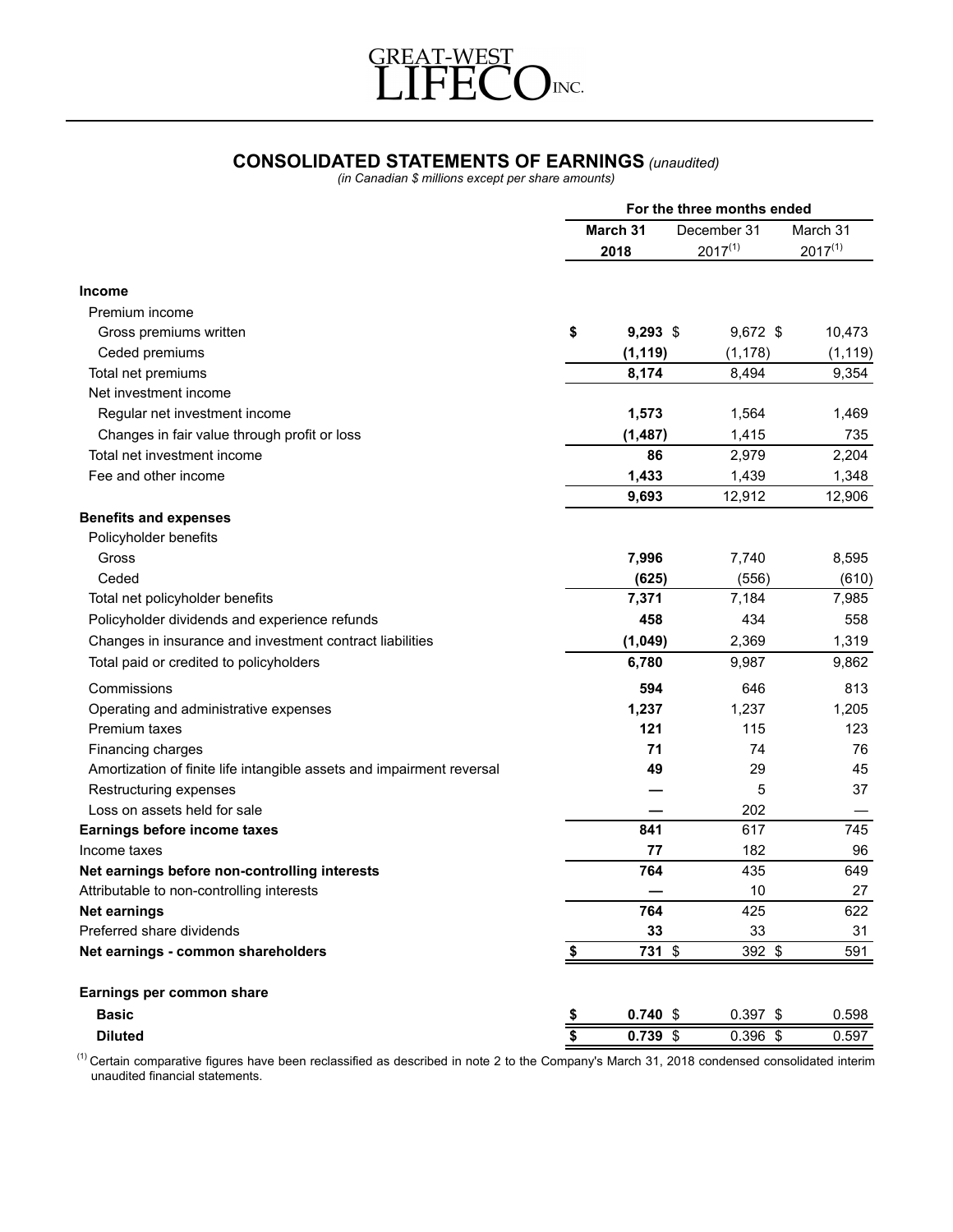

# **CONSOLIDATED BALANCE SHEETS** *(unaudited)*

*(in Canadian \$ millions)*

|                                                                                                            | March 31<br>2018   | December 31<br>2017 |
|------------------------------------------------------------------------------------------------------------|--------------------|---------------------|
| <b>Assets</b>                                                                                              |                    |                     |
| Cash and cash equivalents                                                                                  | \$<br>$3,595$ \$   | 3,551               |
| Bonds                                                                                                      | 124,505            | 120,204             |
| Mortgage loans                                                                                             | 23.855             | 22,185              |
| <b>Stocks</b>                                                                                              | 8,725              | 8,864               |
| Investment properties                                                                                      | 5,217              | 4,851               |
| Loans to policyholders                                                                                     | 8,408              | 8,280               |
|                                                                                                            | 174,305            | 167,935             |
| Assets held for sale                                                                                       |                    | 169                 |
| Funds held by ceding insurers                                                                              | 10,070             | 9,893               |
| Goodwill                                                                                                   | 6,508              | 6,179               |
| Intangible assets                                                                                          | 3,794              | 3,732               |
| Derivative financial instruments                                                                           | 351                | 384                 |
| Owner occupied properties                                                                                  | 718                | 706                 |
| <b>Fixed assets</b>                                                                                        | 317                | 303                 |
| Other assets                                                                                               | 2,622              | 2,424               |
| Premiums in course of collection, accounts and interest receivable                                         | 5,436              | 4,647               |
| Reinsurance assets                                                                                         | 6,265              | 5,045               |
| Current income taxes                                                                                       | 226                | 134                 |
| Deferred tax assets                                                                                        | 1,008              | 930                 |
| Investments on account of segregated fund policyholders                                                    | 221,031            | 217,357             |
| <b>Total assets</b>                                                                                        | 432,651 \$<br>S    | 419,838             |
|                                                                                                            |                    |                     |
| Liabilities                                                                                                |                    |                     |
| Insurance contract liabilities                                                                             | \$<br>165,648 \$   | 159,524             |
| Investment contract liabilities                                                                            | 1,777              | 1,841               |
| Debentures and other debt instruments                                                                      | 5,925              | 5,617               |
| Capital trust securities                                                                                   | 160                | 160                 |
| Funds held under reinsurance contracts                                                                     | 1,452              | 373                 |
| Derivative financial instruments                                                                           | 1,499              | 1,336               |
| Accounts payable                                                                                           | 3,208              | 2,684               |
| <b>Other liabilities</b>                                                                                   | 3,787              | 3,752               |
| Current income taxes                                                                                       | 520                | 464                 |
| Deferred tax liabilities                                                                                   | 1,209              | 1,194               |
| Investment and insurance contracts on account of segregated fund policyholders<br><b>Total liabilities</b> | 221,031<br>406,216 | 217,357<br>394,302  |
|                                                                                                            |                    |                     |
| <b>Equity</b>                                                                                              |                    |                     |
| Non-controlling interests                                                                                  |                    |                     |
| Participating account surplus in subsidiaries                                                              | 2,763              | 2,771               |
| Non-controlling interests in subsidiaries                                                                  | 185                | 164                 |
| Shareholders' equity                                                                                       |                    |                     |
| Share capital                                                                                              |                    |                     |
| Preferred shares                                                                                           | 2,714              | 2,714               |
| Common shares                                                                                              | 7,268              | 7,260               |
| Accumulated surplus                                                                                        | 12,311             | 12,098              |
| Accumulated other comprehensive income                                                                     | 1,073              | 386                 |
| Contributed surplus                                                                                        | 121                | 143                 |
| <b>Total equity</b>                                                                                        | 26,435             | 25,536              |
| <b>Total liabilities and equity</b>                                                                        | 432,651 \$<br>\$   | 419,838             |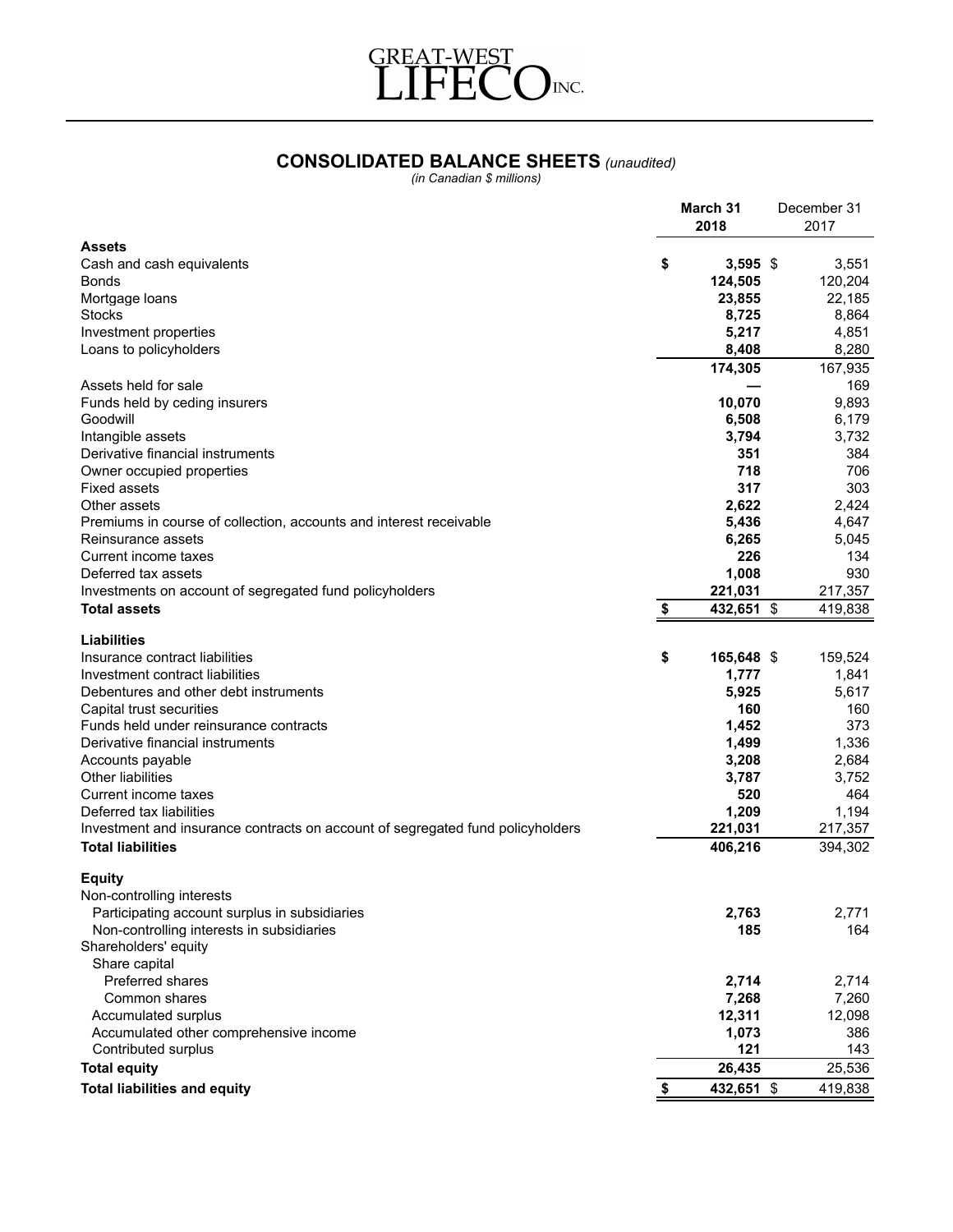

#### **Segmented Information** *(unaudited)*

# **Consolidated Net Earnings**

# **For the three months ended March 31, 2018**

|                                                         |    |            | <b>United</b> |               | Lifeco       |              |  |
|---------------------------------------------------------|----|------------|---------------|---------------|--------------|--------------|--|
|                                                         |    | Canada     | <b>States</b> | <b>Europe</b> | Corporate    | <b>Total</b> |  |
| <b>Income</b>                                           |    |            |               |               |              |              |  |
| Total net premiums                                      | \$ | $3,151$ \$ | $1,074$ \$    | $3,949$ \$    | S            | 8,174        |  |
| Net investment income                                   |    |            |               |               |              |              |  |
| Regular net investment income                           |    | 612        | 441           | 517           | $\mathbf{3}$ | 1,573        |  |
| Changes in fair value through profit or loss            |    | (334)      | (580)         | (573)         |              | (1, 487)     |  |
| Total net investment income (loss)                      |    | 278        | (139)         | (56)          | 3            | 86           |  |
| Fee and other income                                    |    | 438        | 631           | 364           |              | 1,433        |  |
|                                                         |    | 3,867      | 1,566         | 4,257         | 3            | 9,693        |  |
| <b>Benefits and expenses</b>                            |    |            |               |               |              |              |  |
| Paid or credited to policyholders                       |    | 2,639      | 752           | 3,389         |              | 6,780        |  |
| Other $(1)$                                             |    | 816        | 674           | 457           | 5            | 1,952        |  |
| Financing charges                                       |    | 32         | 29            | 10            |              | 71           |  |
| Amortization of finite life intangible assets           |    | 20         | 21            | 8             |              | 49           |  |
| Earnings (loss) before income taxes                     |    | 360        | 90            | 393           | (2)          | 841          |  |
| Income taxes                                            |    | 46         | 13            | 18            |              | 77           |  |
| Net earnings (loss) before non-controlling<br>interests |    | 314        | 77            | 375           | (2)          | 764          |  |
| Non-controlling interests                               |    |            |               |               |              |              |  |
| <b>Net earnings (loss)</b>                              |    | 314        | 77            | 375           | (2)          | 764          |  |
| Preferred share dividends                               |    | 28         |               | 5             |              | 33           |  |
| Net earnings (loss) before capital allocation           |    | 286        | 77            | 370           | (2)          | 731          |  |
| Impact of capital allocation                            |    | 30         | (2)           | (26)          | (2)          |              |  |
| Net earnings (loss) - common shareholders               | \$ | $316$ \$   | 75 \$         | 344S          | $(4)$ \$     | 731          |  |

 $(1)$  Includes commissions, operating and administrative expenses and premium taxes.